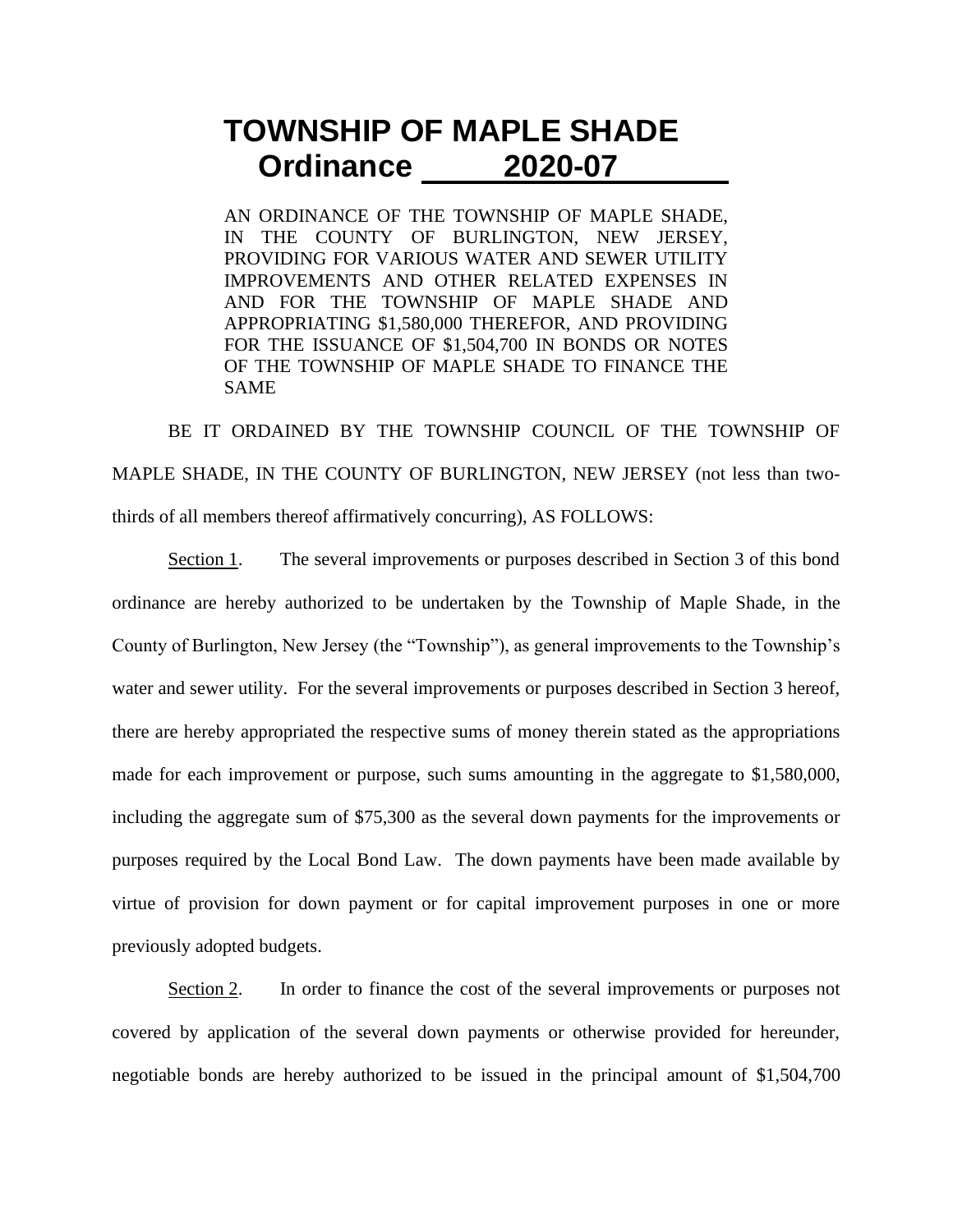pursuant to the Local Bond Law. In anticipation of the issuance of the bonds, negotiable bond anticipation notes are hereby authorized to be issued pursuant to and within the limitations prescribed by the Local Bond Law.

Section 3. The several improvements hereby authorized and the several purposes for which the bonds or notes are to be issued, the estimated cost of each improvement and the appropriation therefor, the estimated maximum amount of bonds or notes to be issued for each improvement and the period of usefulness of each improvement are as follows:

(a) Purpose: Wastewater treatment plant improvements, including, without limitation, grit system and tank cleaning, and including all other work and materials necessary therefor and incidental thereto.

| Appropriation and Estimated Cost:        | \$500,000 |
|------------------------------------------|-----------|
| <b>Maximum Amount of Bonds or Notes:</b> | \$476,150 |
| Period or Average Period of Usefulness:  | 15 years  |
| <b>Amount of Down Payment:</b>           | \$23,850  |

(b) Purpose: Sewer system capital improvements, including, without limitation, Haverford Avenue sewer rehabilitation, and including all other work and materials necessary therefor and incidental thereto.

| Appropriation and Estimated Cost:       | \$630,000 |
|-----------------------------------------|-----------|
| Maximum Amount of Bonds or Notes:       | \$600,000 |
| Period or Average Period of Usefulness: | 15 years  |
| <b>Amount of Down Payment:</b>          | \$30,000  |

(c) Purpose: Water system capital improvements, including, but not limited to, fire hydrant replacement and replacement of water mains, and including all other work and materials necessary therefor and incidental thereto.

| Appropriation and Estimated Cost:        | \$450,000 |
|------------------------------------------|-----------|
| <b>Maximum Amount of Bonds or Notes:</b> | \$428,550 |
| Period or Average Period of Usefulness:  | 15 years  |
| <b>Amount of Down Payment:</b>           | \$21,450  |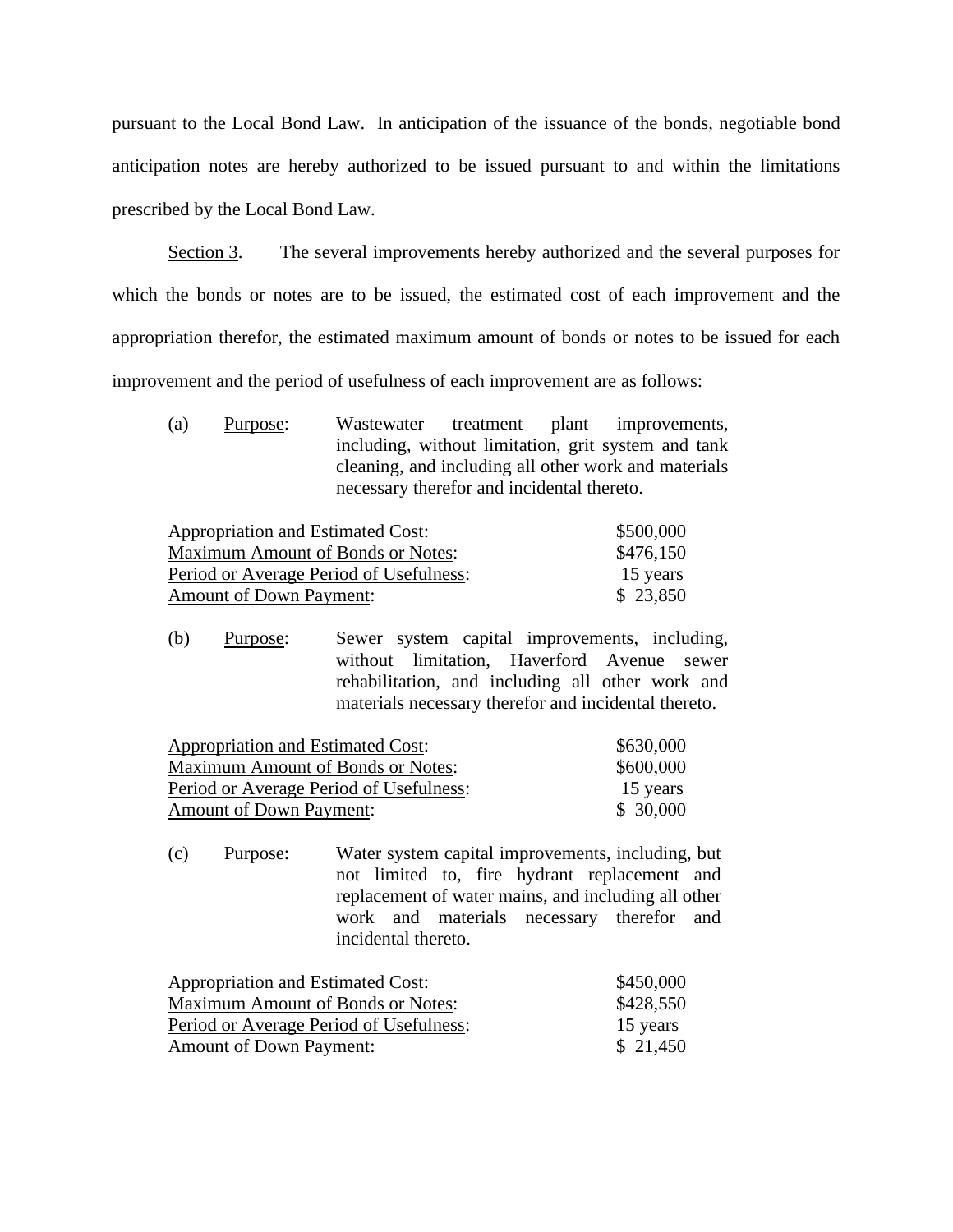(f) The estimated maximum amount of bonds or notes to be issued for the several improvements or purposes is as stated in Section 2 hereof.

(g) The estimated cost of the several improvements or purposes is equal to the amount of the appropriation herein made therefor.

Section 4. All bond anticipation notes issued hereunder shall mature at such times as may be determined by the chief financial officer; provided that no note shall mature later than one year from its date. The notes shall bear interest at such rate or rates and be in such form as may be determined by the chief financial officer. The chief financial officer shall determine all matters in connection with notes issued pursuant to this bond ordinance, and the chief financial officer's signature upon the notes shall be conclusive evidence as to all such determinations. All notes issued hereunder may be renewed from time to time subject to the provisions of the Local Bond Law. The chief financial officer is hereby authorized to sell part or all of the notes from time to time at public or private sale and to deliver them to the purchasers thereof upon receipt of payment of the purchase price plus accrued interest from their dates to the date of delivery thereof. The chief financial officer is directed to report in writing to the governing body at the meeting next succeeding the date when any sale or delivery of the notes pursuant to this bond ordinance is made. Such report must include the amount, the description, the interest rate and the maturity schedule of the notes sold, the price obtained and the name of the purchaser.

Section 5. The capital budget (or temporary capital budget, as applicable) of the Township is hereby amended to conform with the provisions of this bond ordinance to the extent of any inconsistency herewith. In the event of any such inconsistency and amendment, the resolution in the form promulgated by the Local Finance Board showing full detail of the amended capital budget (or amended temporary capital budget, as applicable) and capital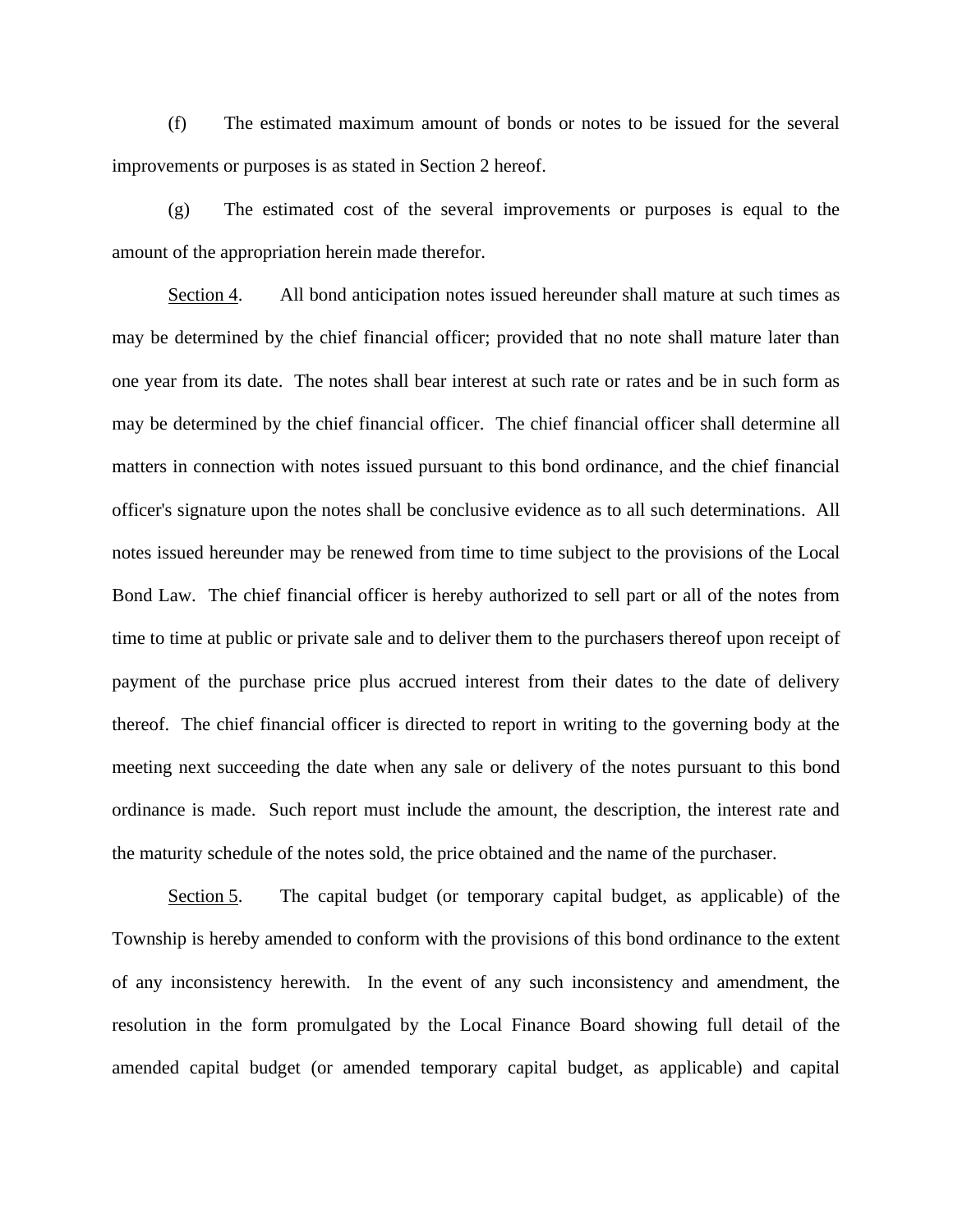program as approved by the Director of the Division of Local Government Services is on file with the Clerk and is available there for public inspection.

Section 6. The following additional matters are hereby determined, declared, recited and stated:

(a) The several improvements or purposes described in Section 3 of this bond ordinance are not current expenses. They are improvements or purposes the Township may lawfully undertake as general improvements to its water and sewer utility, and no part of the costs thereof have been or shall be specially assessed on property specially benefited thereby.

(b) The average period of usefulness of the several improvements or purposes, within the limitations of the Local Bond Law, computed on the basis of the respective amounts or obligations authorized for each improvement or purpose and the reasonable life thereof within the limitations of the Local Bond Law, is 15 years.

(c) The Supplemental Debt Statement required by the Local Bond Law has been duly prepared and filed in the office of the Clerk, and a complete executed duplicate thereof has been filed in the office of the Director of the Division of Local Government Services in the Department of Community Affairs of the State of New Jersey. Such statement shows that the gross debt of the Township as defined in the Local Bond Law is increased by the authorization of the bonds and notes provided in this bond ordinance by \$1,504,700 and the obligations authorized herein will be within all debt limitations prescribed by that Law.

(d) An aggregate amount not exceeding \$316,000 for items of expense listed in and permitted under N.J.S.A. 40A:2-20 is included in the estimated cost indicated herein for the several improvements or purposes.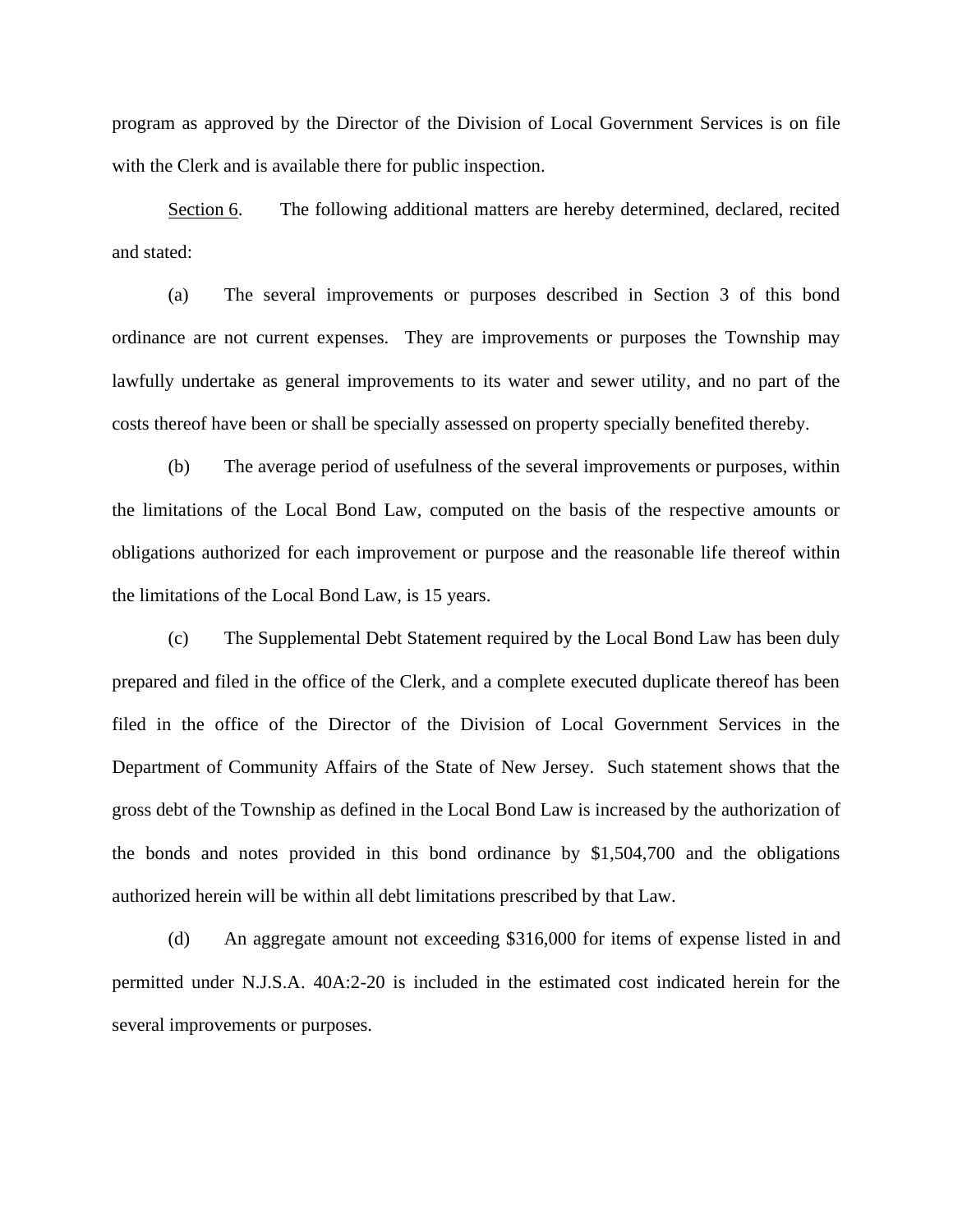(e) The Township reasonably expects to commence the acquisition and/or construction of the several improvements or purposes described in Section 3 hereof, and to advance all or a portion of the costs in respect thereof, prior to the issuance of bonds or notes hereunder. To the extent such costs are advanced, the Township further reasonably expects to reimburse such expenditures from the proceeds of the bonds or notes authorized by this bond ordinance, in an aggregate amount not to exceed the amount of bonds or notes authorized in Section 2 hereof.

Section 7. Any grant moneys received for the purposes described in Section 3 hereof shall be applied either to direct payment of the cost of the improvement or to payment of the obligations issued pursuant to this bond ordinance. The amount of obligations authorized hereunder shall be reduced to the extent that such funds are so used.

Section 8. The full faith and credit of the Township is hereby pledged to the punctual payment of the principal of and the interest on the obligations authorized by this bond ordinance. The obligations shall be direct, unlimited obligations of the Township, and the Township shall be obligated to levy ad valorem taxes upon all the taxable real property within the Township for the payment of the obligations and the interest thereon without limitation of rate or amount.

Section 9. The chief financial officer of the Township is hereby authorized to prepare and to update from time to time as necessary a financial disclosure document to be distributed in connection with the sale of obligations of the Township and to execute such disclosure document on behalf of the Township. The chief financial officer is further authorized to enter into the appropriate undertaking to provide secondary market disclosure on behalf of the Township pursuant to Rule 15c2-12 of the Securities and Exchange Commission (the "Rule") for the benefit of holders and beneficial owners of obligations of the Township and to amend such